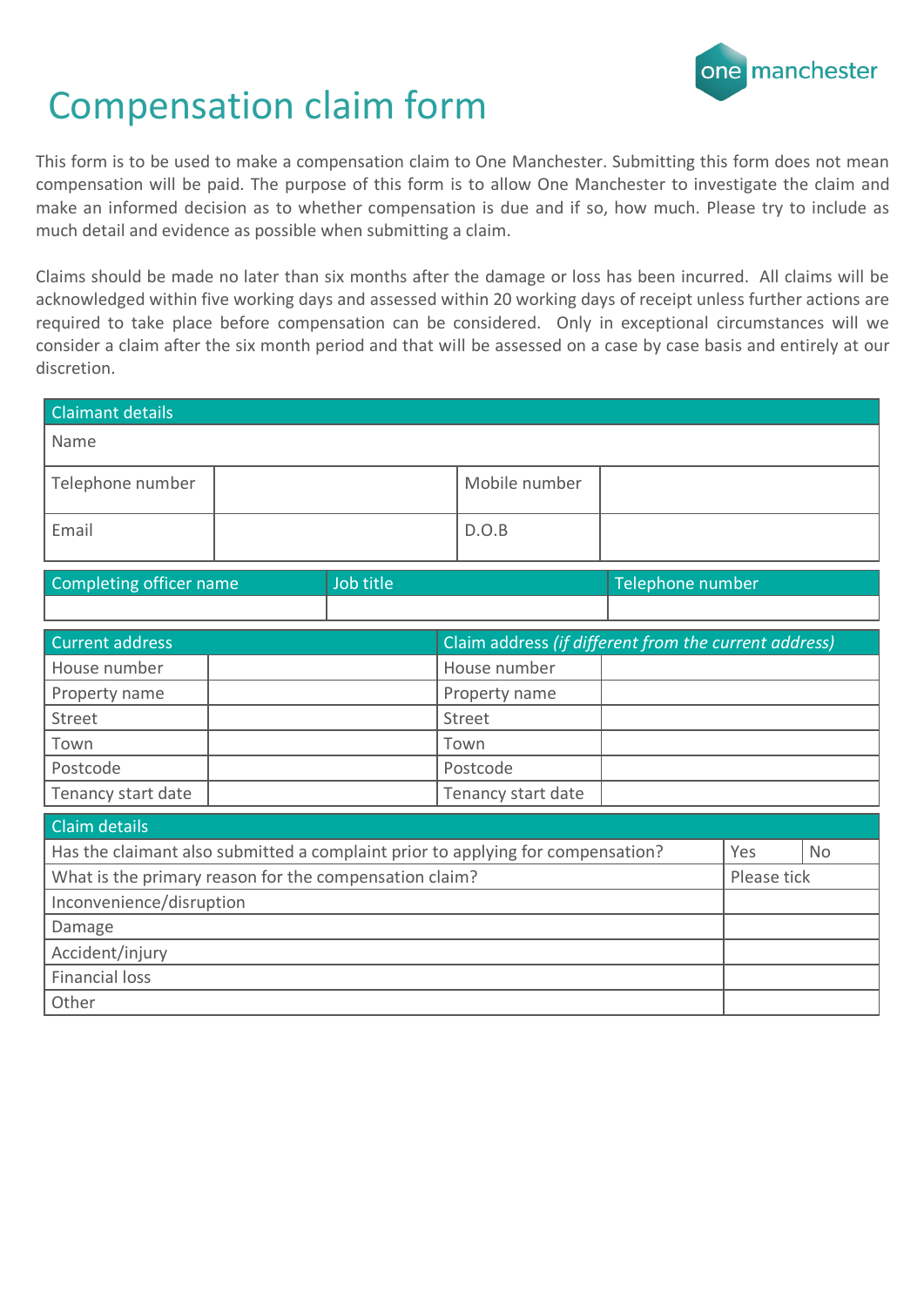|               | Claim summary (please continue on a separate sheet where necessary) |             |  |
|---------------|---------------------------------------------------------------------|-------------|--|
|               |                                                                     |             |  |
|               |                                                                     |             |  |
|               |                                                                     |             |  |
|               |                                                                     |             |  |
|               |                                                                     |             |  |
|               |                                                                     |             |  |
|               |                                                                     |             |  |
|               |                                                                     |             |  |
|               |                                                                     |             |  |
|               |                                                                     |             |  |
|               |                                                                     |             |  |
|               |                                                                     |             |  |
|               |                                                                     |             |  |
|               |                                                                     |             |  |
|               |                                                                     |             |  |
|               |                                                                     |             |  |
|               |                                                                     |             |  |
| Damage claims |                                                                     |             |  |
| What date did | What date                                                           | To whom was |  |
| the damage    | was the                                                             | the damage  |  |
| occur?        | damage                                                              | first       |  |
|               | reported?                                                           | reported?   |  |

| Inspecting officer |  |           |                        |  |  |
|--------------------|--|-----------|------------------------|--|--|
| Name               |  | Job title |                        |  |  |
| Telephone number   |  |           | Damage Inspection date |  |  |

| Damage inspection summary (please continue on a separate sheet where necessary) |
|---------------------------------------------------------------------------------|
|                                                                                 |
|                                                                                 |
|                                                                                 |
|                                                                                 |
|                                                                                 |
|                                                                                 |
|                                                                                 |
|                                                                                 |
|                                                                                 |
|                                                                                 |
|                                                                                 |
|                                                                                 |
|                                                                                 |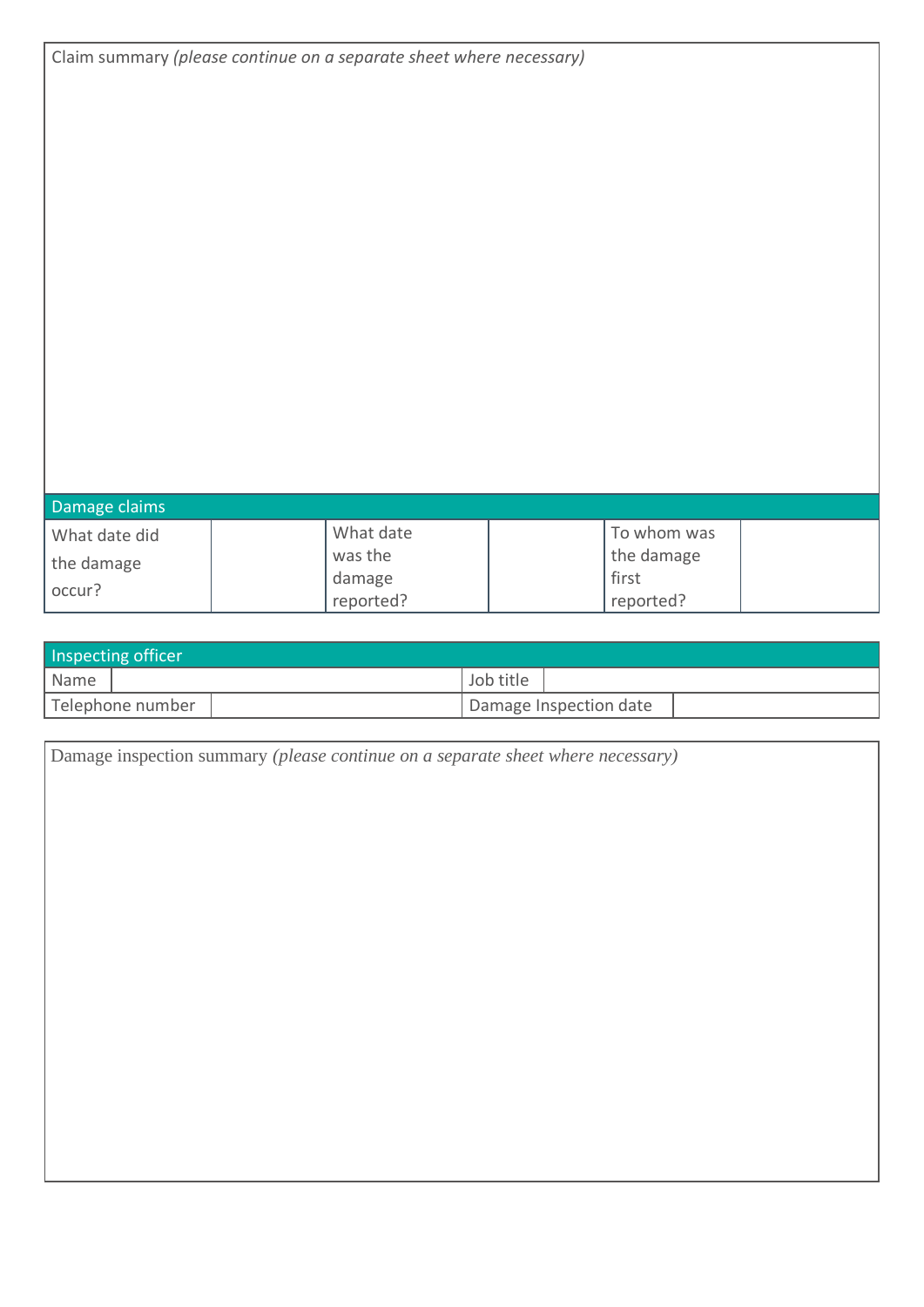| Contractor                                                                                    |  |  |  |  |  |  |  |
|-----------------------------------------------------------------------------------------------|--|--|--|--|--|--|--|
| Is the nature of the claim covered by contractor's maintenance liability?<br><b>No</b><br>Yes |  |  |  |  |  |  |  |
| <b>Business name</b>                                                                          |  |  |  |  |  |  |  |
| Street                                                                                        |  |  |  |  |  |  |  |
| Town                                                                                          |  |  |  |  |  |  |  |
| Postcode                                                                                      |  |  |  |  |  |  |  |
| Contract title                                                                                |  |  |  |  |  |  |  |

| Insurance                 |                                                                                                        |     |  |           |         |  |  |
|---------------------------|--------------------------------------------------------------------------------------------------------|-----|--|-----------|---------|--|--|
|                           | Does the claimant have home contents insurance?                                                        | Yes |  | <b>No</b> |         |  |  |
|                           | If yes, have they made a successful claim?                                                             | Yes |  | No.       | Pending |  |  |
| Claim awarded             |                                                                                                        | £   |  |           |         |  |  |
|                           | How much is the insurance policy excess?                                                               | £   |  |           |         |  |  |
| Name of insurance company |                                                                                                        |     |  |           |         |  |  |
| Street                    |                                                                                                        |     |  |           |         |  |  |
| Town                      |                                                                                                        |     |  |           |         |  |  |
| Postcode                  |                                                                                                        |     |  |           |         |  |  |
|                           | I certify that the information I have supplied is true and correct to the best of my knowledge and     |     |  |           |         |  |  |
|                           | belief. I understand that a false statement could affect my claim and could lead to appropriate action |     |  |           |         |  |  |
| being taken.              |                                                                                                        |     |  |           |         |  |  |
|                           |                                                                                                        |     |  |           |         |  |  |
| Print name                |                                                                                                        |     |  |           |         |  |  |
|                           |                                                                                                        |     |  |           |         |  |  |
| Signature                 |                                                                                                        |     |  |           |         |  |  |
| <b>Date</b>               |                                                                                                        |     |  |           |         |  |  |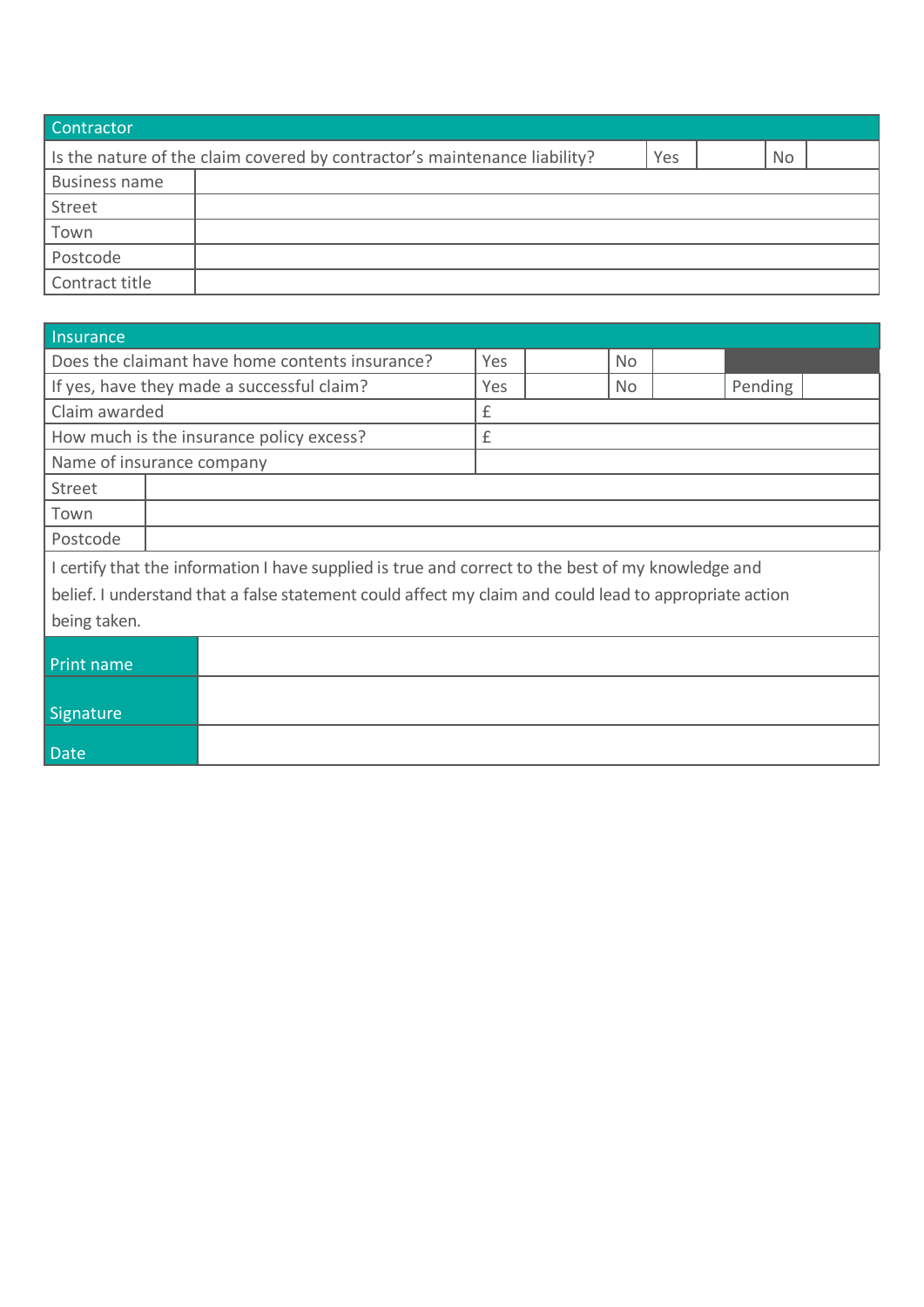## Office use only

| Claim log number                |          |           |          |  |
|---------------------------------|----------|-----------|----------|--|
| Claim decision<br>(please tick) | Referred | Accepted  | Rejected |  |
| Reason for decision             |          |           |          |  |
|                                 |          |           |          |  |
|                                 |          |           |          |  |
|                                 |          |           |          |  |
|                                 |          |           |          |  |
|                                 |          |           |          |  |
|                                 |          |           |          |  |
|                                 |          |           |          |  |
|                                 |          |           |          |  |
|                                 |          |           |          |  |
|                                 |          |           |          |  |
|                                 |          |           |          |  |
|                                 |          |           |          |  |
|                                 |          |           |          |  |
|                                 |          |           |          |  |
|                                 |          |           |          |  |
|                                 |          |           |          |  |
| Compensation award              |          | Value (£) |          |  |
| Cash                            |          |           |          |  |
| Replacement of goods            |          |           |          |  |
| Replacement goods and services  |          |           |          |  |
| Total value                     |          |           |          |  |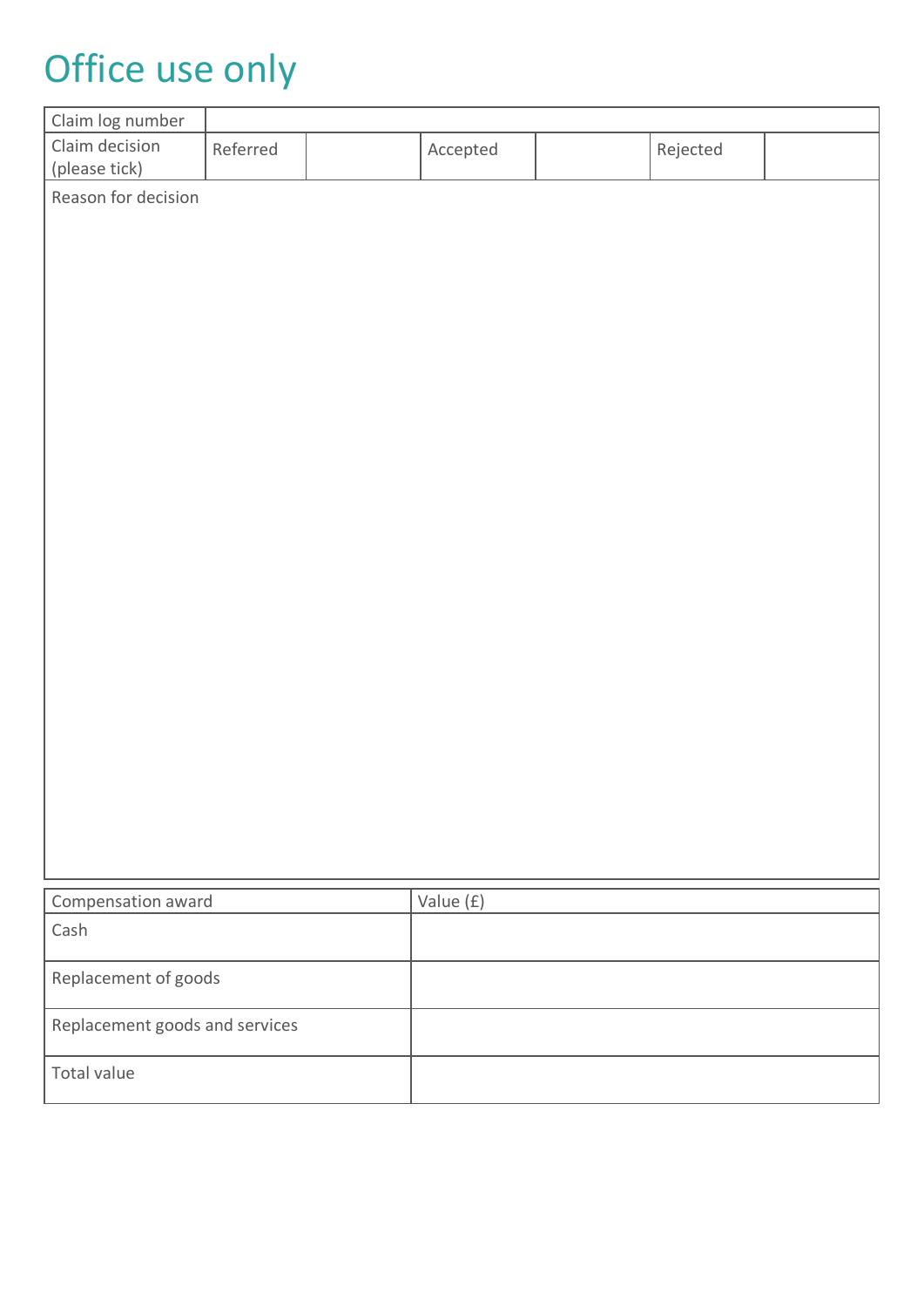| <b>Rent and recharges</b>                 |                                                                                                                                                                                                                                                                                                      |                       |                                     |  |           |  |  |  |  |
|-------------------------------------------|------------------------------------------------------------------------------------------------------------------------------------------------------------------------------------------------------------------------------------------------------------------------------------------------------|-----------------------|-------------------------------------|--|-----------|--|--|--|--|
|                                           | Is the claimant in rent or recharge arrears?                                                                                                                                                                                                                                                         |                       | Yes                                 |  | <b>No</b> |  |  |  |  |
|                                           | Amount of arrears (£)                                                                                                                                                                                                                                                                                |                       |                                     |  |           |  |  |  |  |
| Date checked                              |                                                                                                                                                                                                                                                                                                      |                       |                                     |  |           |  |  |  |  |
| Authorised by                             |                                                                                                                                                                                                                                                                                                      |                       |                                     |  |           |  |  |  |  |
| Job title                                 |                                                                                                                                                                                                                                                                                                      |                       |                                     |  |           |  |  |  |  |
| Name                                      |                                                                                                                                                                                                                                                                                                      | Surname (family name) |                                     |  |           |  |  |  |  |
| Signature                                 |                                                                                                                                                                                                                                                                                                      |                       | Date                                |  |           |  |  |  |  |
| <b>Claims processing</b>                  |                                                                                                                                                                                                                                                                                                      |                       |                                     |  |           |  |  |  |  |
|                                           | All compensation claims must be logged on Aareon QL.                                                                                                                                                                                                                                                 |                       |                                     |  |           |  |  |  |  |
|                                           | If the claimant has submitted a complaint prior to applying for compensation, establish the complaint's<br>current status including whether compensation has been or is being considered as part of it. If a complaint<br>is outstanding the new compensation Aareon QL record must be linked to it. |                       |                                     |  |           |  |  |  |  |
|                                           | All accident/injury claims must be referred to One Manchester's Health and Safety Manager.                                                                                                                                                                                                           |                       |                                     |  |           |  |  |  |  |
|                                           | Damaged items must be retained and receipts verified where possible.                                                                                                                                                                                                                                 |                       |                                     |  |           |  |  |  |  |
|                                           | No decision should be made pending the outcome of an outstanding insurance claim. Where a<br>successful insurance claim has been made, One Manchester will not compensate monies already<br>awarded by another body.                                                                                 |                       |                                     |  |           |  |  |  |  |
|                                           | If any money is owed to One Manchester, the compensation payment will be offset against the debt.                                                                                                                                                                                                    |                       |                                     |  |           |  |  |  |  |
|                                           | Payments can be authorised as follows:                                                                                                                                                                                                                                                               |                       |                                     |  |           |  |  |  |  |
|                                           | <b>Payment Amount</b>                                                                                                                                                                                                                                                                                |                       | <b>Authorised member of staff</b>   |  |           |  |  |  |  |
|                                           |                                                                                                                                                                                                                                                                                                      |                       |                                     |  |           |  |  |  |  |
|                                           | Officer<br>Up to £20                                                                                                                                                                                                                                                                                 |                       |                                     |  |           |  |  |  |  |
| Team Leader/Complaints Team<br>Up to £100 |                                                                                                                                                                                                                                                                                                      |                       |                                     |  |           |  |  |  |  |
|                                           | £101-£300                                                                                                                                                                                                                                                                                            |                       | Service Manager                     |  |           |  |  |  |  |
|                                           | £301-£1500                                                                                                                                                                                                                                                                                           |                       | Director                            |  |           |  |  |  |  |
|                                           | <b>Over £1500</b>                                                                                                                                                                                                                                                                                    |                       | <b>Chief Transformation Officer</b> |  |           |  |  |  |  |